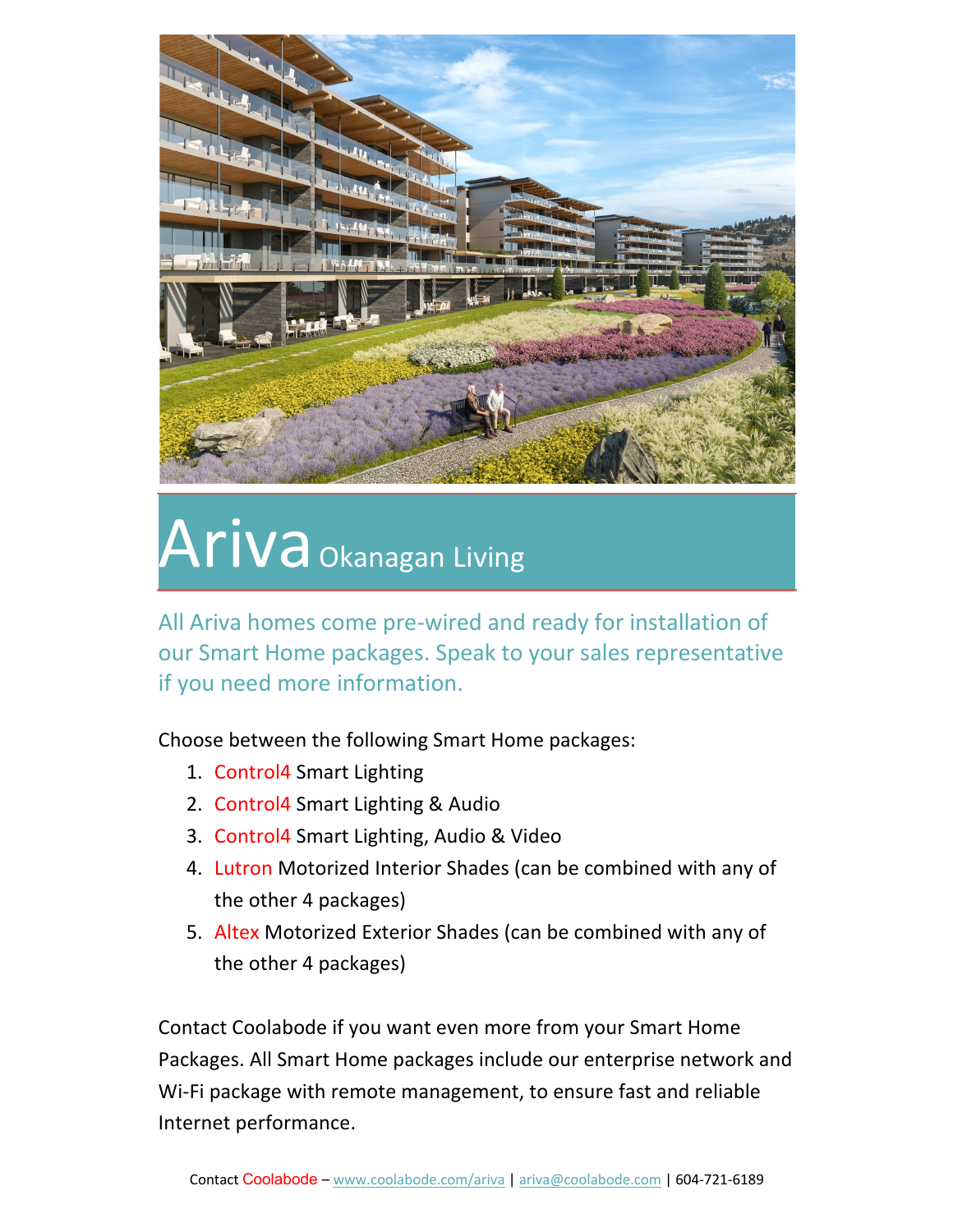

## Option 1: Smart Lighting

Smart Lighting lets you control your lights from your phone, a touch screen or custom-programmed keypad buttons (engraved to suit your needs). You don't have to be in the room or even in your home!

Simply press one button at bedtime to turn off all of your lights in your home or another button to set a lighting scene for dining or entertaining.

### **Details:**

- **Control4** Smart Lighting in main living areas, master bedroom and ensuite
- Smart Lighting allows you to control your lights from your phone or from custom-programmed keypads
- **Control4** smart home app for iOS and Android
- Control your blinds from one app if you select our Lutron Motorized Interior Blinds package with your Smart Lighting package

| <b>Package Prices</b> |
|-----------------------|
| by Ariva Floorplan    |
| A                     |
| \$8,850.00            |
|                       |
| A1                    |
| \$8,975.00            |
|                       |
| A2                    |
| \$8,660.00            |
|                       |
| B                     |
| \$9,030.00            |
|                       |
| Ċ                     |
| \$8,660.00            |
|                       |
| D                     |
| \$9,330.00            |
|                       |
| D1                    |
| \$9,260.00            |
|                       |
| E                     |
| \$8,660.00            |
|                       |
| G                     |
| \$9,650.00            |
|                       |
| PH 3 & 4              |
| \$9,330.00            |
|                       |
| PH 1 & 2              |
| \$9,450.00            |
|                       |

### *SETTING A LIGHTING MOOD, MADE EASY.*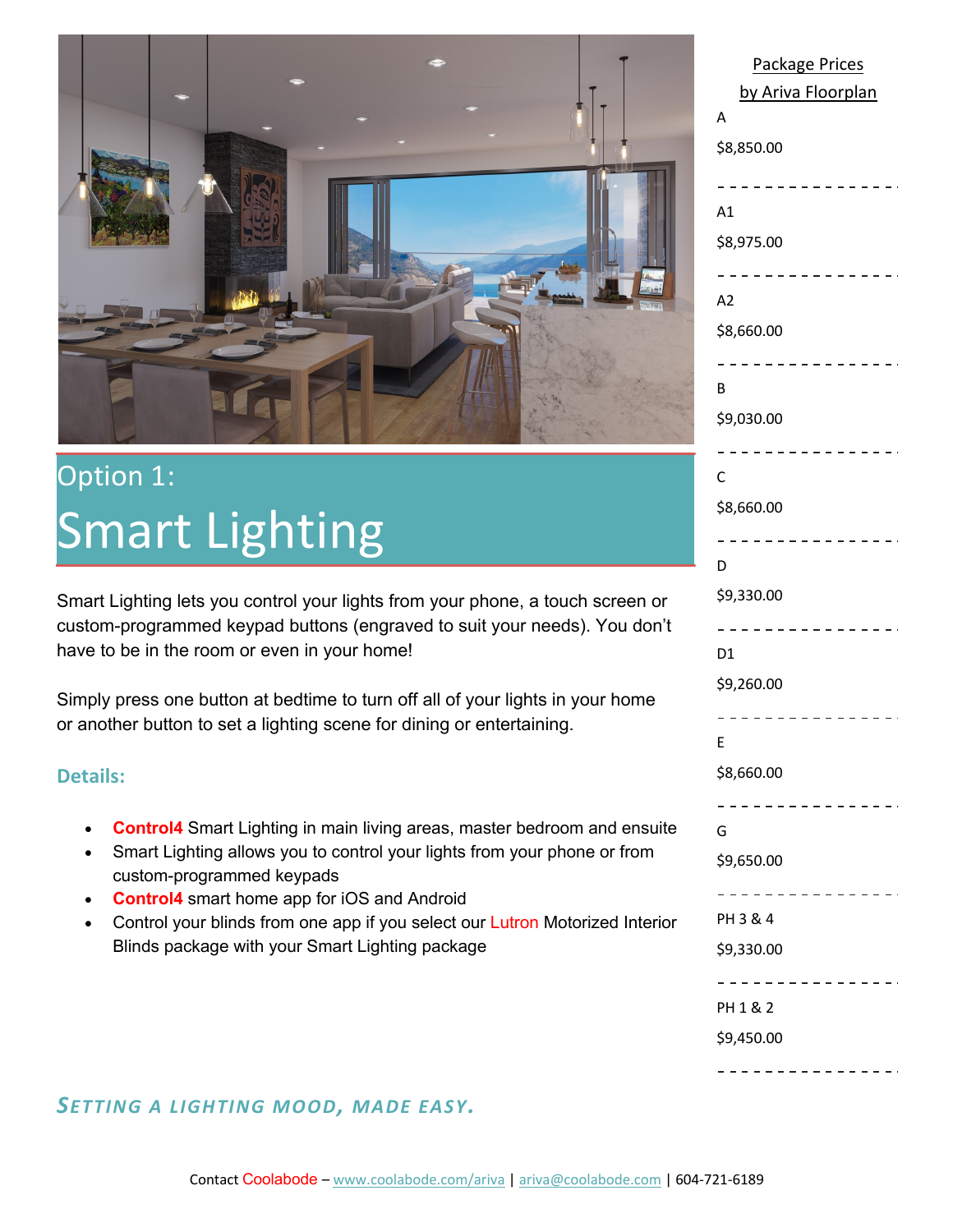

# Option 2: Smart Lighting & Audio

All of the features of Smart Lighting, plus Triad Audio. Stream Spotify and Apple Music from your mobile devices to your 2 zones of audio. Listen to TuneIn Internet radio and other music services.

### **Details:**

- 2 zones of Control4 streaming music in kitchen/living and master bedroom
- Triad 6.5-inch in-wall sealed back speakers to minimize sound transmission between rooms
- Control4 8-inch in-wall touchscreen to easily control your lighting, music and home
- Control your blinds from one app if you select our Lutron Motorized Interior Blinds package with your Smart Lighting package

### Package Prices by Ariva Floorplan A \$15,600.00 ----------------A1 \$15,725.00 - - - - - - - - - - - - - - $A<sub>2</sub>$ \$15,090.00 ---------------B \$15,780.00 ----------------C \$15,410.00 ----------------D \$16,080.00 ----------------D<sub>1</sub> \$16,010.00 ----------------E \$15,410.00 ----------------G \$16,400.00 . . . . . . . . . . . . . . . . PH 3 & 4 \$16,080.00 ----------------PH 1 & 2 \$16,200.00----------------

### *DIM THE LIGHTS AND SET THE MUSIC TO CREATE THE PERFECT ATMOSPHERE.*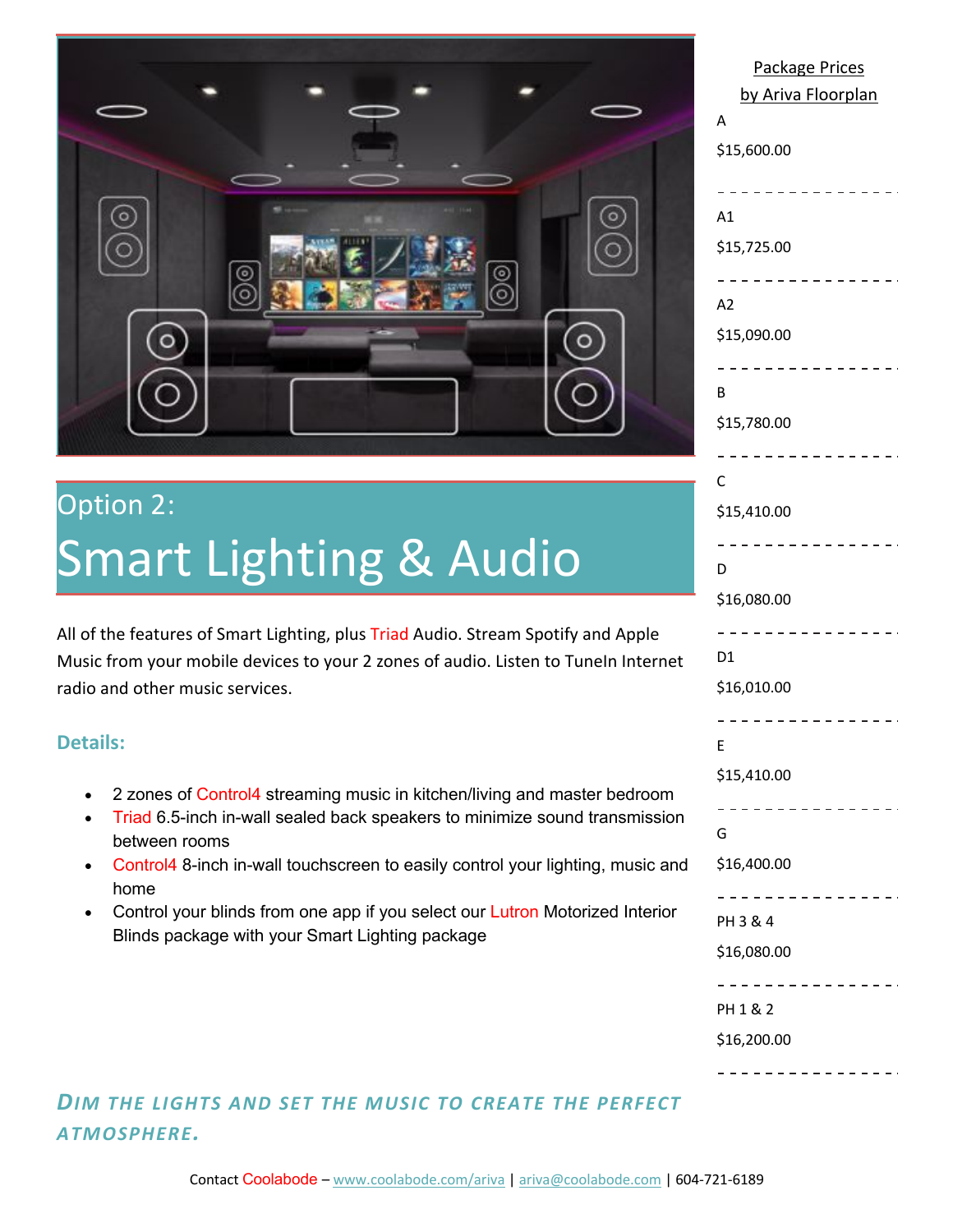

### Option 3: Smart Lighting, Audio & Video

All of the features of Smart Lighting and Audio, plus Video. Easily control your TVs and devices with a single remote. Control your home right from your Control4 Neeo remote.

### **Details:**

- Upgrade from 8-inch to 10-inch Control4 touchscreen
- TV control of 2 owner-supplied TVs (subject to Coolabode review for compatibility) and 1x input device per TV (Apple, Shaw, Telus etc)
- 2x colour LED display Control4 Neeo remote controls for TV and home control
- Upgraded premium Triad high fidelity sealed back in-wall speakers
- **Triad soundbar for theater room or TV**
- Control your blinds from one app if you select our Lutron Motorized Interior Blinds package with your Smart Lighting package

| <u>Package Prices</u><br>by Ariva Floorplan |
|---------------------------------------------|
| A                                           |
| \$18,600.00                                 |
|                                             |
| A1                                          |
| \$18,725.00                                 |
|                                             |
| A2                                          |
| \$18,090.00                                 |
| В                                           |
| \$18,780.00                                 |
|                                             |
| C                                           |
| \$18,410.00                                 |
|                                             |
| D                                           |
| \$19,080.00                                 |
|                                             |
| D1                                          |
| \$19,010.00                                 |
|                                             |
| E                                           |
| \$18,410.00                                 |
|                                             |
| G                                           |
| \$19,400.00                                 |
|                                             |
| PH 3 & 4                                    |
| \$19,080.00                                 |
|                                             |
| PH 1 & 2                                    |
| \$19,200.00                                 |
|                                             |

Package Prices

### *MOVIE NIGHTS HAVE NEVER BEEN BETTER.*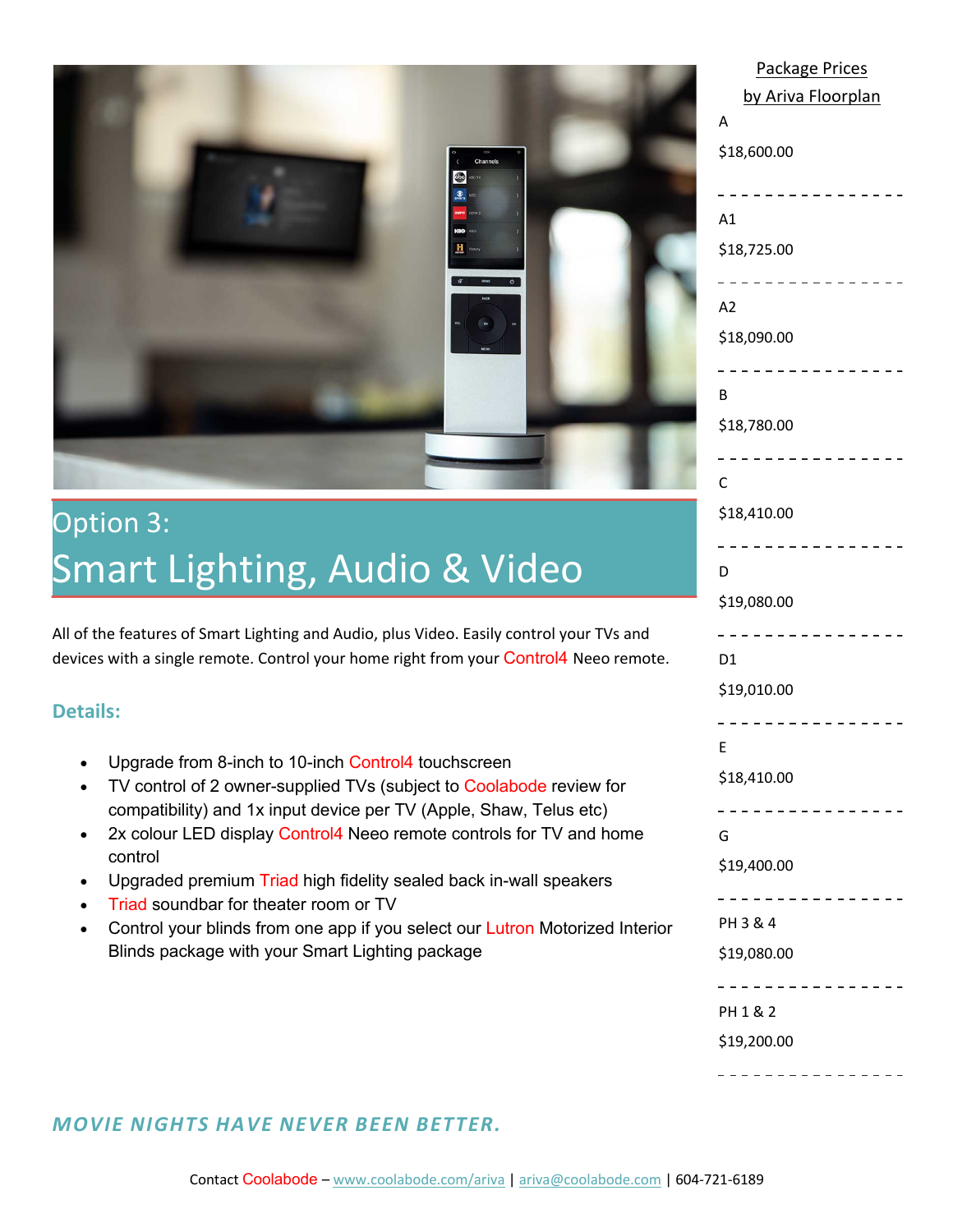

### Option 4: Lutron Interior Motorized Shades

Can be purchased alone or in conjunction with any of the other 3 packages. Whisper quiet, motorized Lutron interior shades will add convenience, style and privacy to your home.

### **Some of the features that Lutron Motorized Shades has to offer:**

- Standalone package (can be controlled from supplied remotes or integrated with Control4)
- Wired power (no batteries!)
- Blackout shades in bedrooms
- 3% sheers in common areas
- All interior shades motorized for easy and automated control
- Schedule open/close events such as open for sunrise and close for sunset
- 10-year warranty on motor and shades (3x longer than the industry standard)
- Reliable 2-way communication with Control4
- Makes closing the shades in hard-to-reach places a breeze
- No chords (great for homes with kids or pets)

| <b>Package Prices</b> |
|-----------------------|
| by Ariva Floorplan    |
| Α                     |
| \$9,330.00            |
|                       |
| A1                    |
| \$9,800.00            |
|                       |
| A2                    |
| \$9,210.00            |
|                       |
| В                     |
| \$10,060.00           |
|                       |
| C                     |
| \$7,750.00            |
|                       |
| D                     |
| \$15,200.00           |
|                       |
| D <sub>1</sub>        |
| \$10,450.00           |
|                       |
| E                     |
| \$7,350.00            |
|                       |
| G                     |
| \$11,650.00           |
|                       |
| PH 3 & 4              |
| \$15,200.00           |
|                       |
| PH 1 & 2              |
| \$12,900.00           |
|                       |

### *MANAGE PRIVACY AND LIGHTING WITH ONE CLICK.*